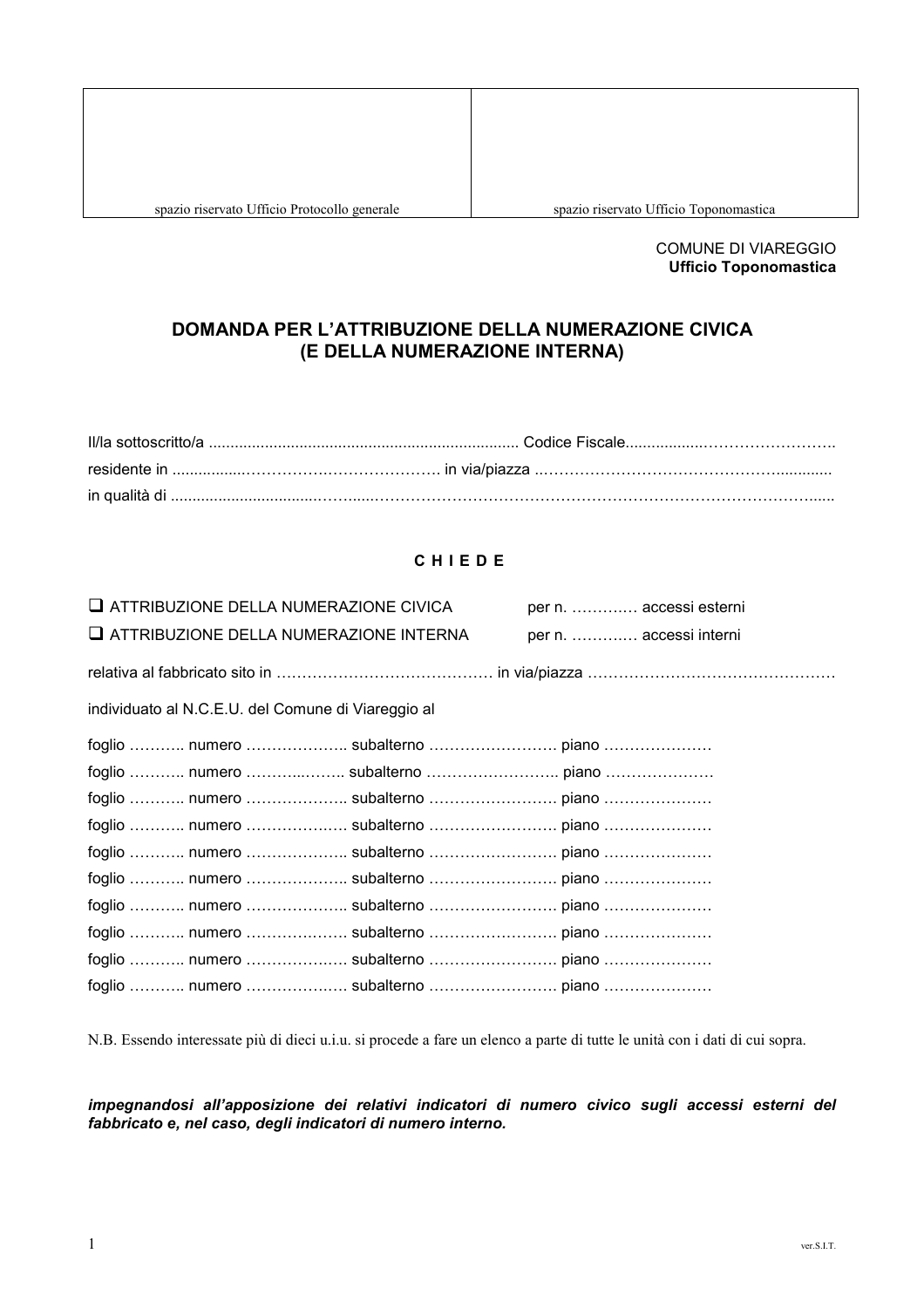Al fine di attivare l'iter della richiesta si allega:

- $\Box$  estratto del P.R.G. con l'individuazione del fabbricato;
- $\Box$  elaborato grafico, corrispondente all'ultimo progetto approvato, che riporta gli accessi esterni al fabbricato in oggetto e gli eventuali accessi interni a ogni singola unità immobiliare.

Ogni comunicazione dovrà essere inviata al seguente indirizzo:

**Il Richiedente** 

## **LEGGE 24 DICEMBRE 1954, N. 1228** ORDINAMENTO DELLE ANAGRAFI DELLA POPOLAZIONE RESIDENTE

Art. 10

Il Comune provvede alla indicazione dell' onomastica stradale e della numerazione civica. La spesa della numerazione civica può essere posta a carico dei proprietari dei fabbricati, con la procedura prevista dal secondo comma dell' articolo 153 del Testo Unico della legge comunale e provinciale, approvato con Regio Decreto 4 febbraio 1915, n. 148.

I proprietari di fabbricati provvedono alla indicazione della numerazione interna.

## REGOLAMENTO ANAGRAFICO DELLA POPOLAZIONE RESIDENTE

(approvato con Decreto del Presidente della Repubblica 30 maggio 1989, n. 223)

## Art. 42 Numerazione civica

- 1. Le porte e gli altri accessi dall'area di circolazione all'interno dei fabbricati di gualsiasi genere devono essere provvisti di appositi numeri da indicarsi su targhe di materiale resistente.
- 2. L'obbligo della numerazione si estende anche internamente ai fabbricati per gli accessi che immettono nelle abitazioni o in ambienti destinati all'esercizio di attività professionali, commerciali e cimili
- 3. La numerazione degli accessi, sia esterni sia interni, deve essere effettuata in conformità alle norme stabilite dall'Istituto centrale di statistica in occasione dell'ultimo censimento generale della popolazione e alle successive eventuali determinazioni dell'Istituto stesso.

## Art. 43 Obblighi dei proprietari dei fabbricati

- 1. Gli obblighi di cui all'art. 42 devono essere adempiuti non appena ultimata la costruzione del fabbricato.
- 2. A costruzione ultimata e comunque prima che il fabbricato possa essere occupato, il proprietario deve presentare al comune apposita domanda per ottenere sia l'indicazione del numero civico, sia il permesso di abitabilità se trattasi di fabbricato ad uso abitazione ovvero di agibilità se trattasi di fabbricato destinato ad altro uso.